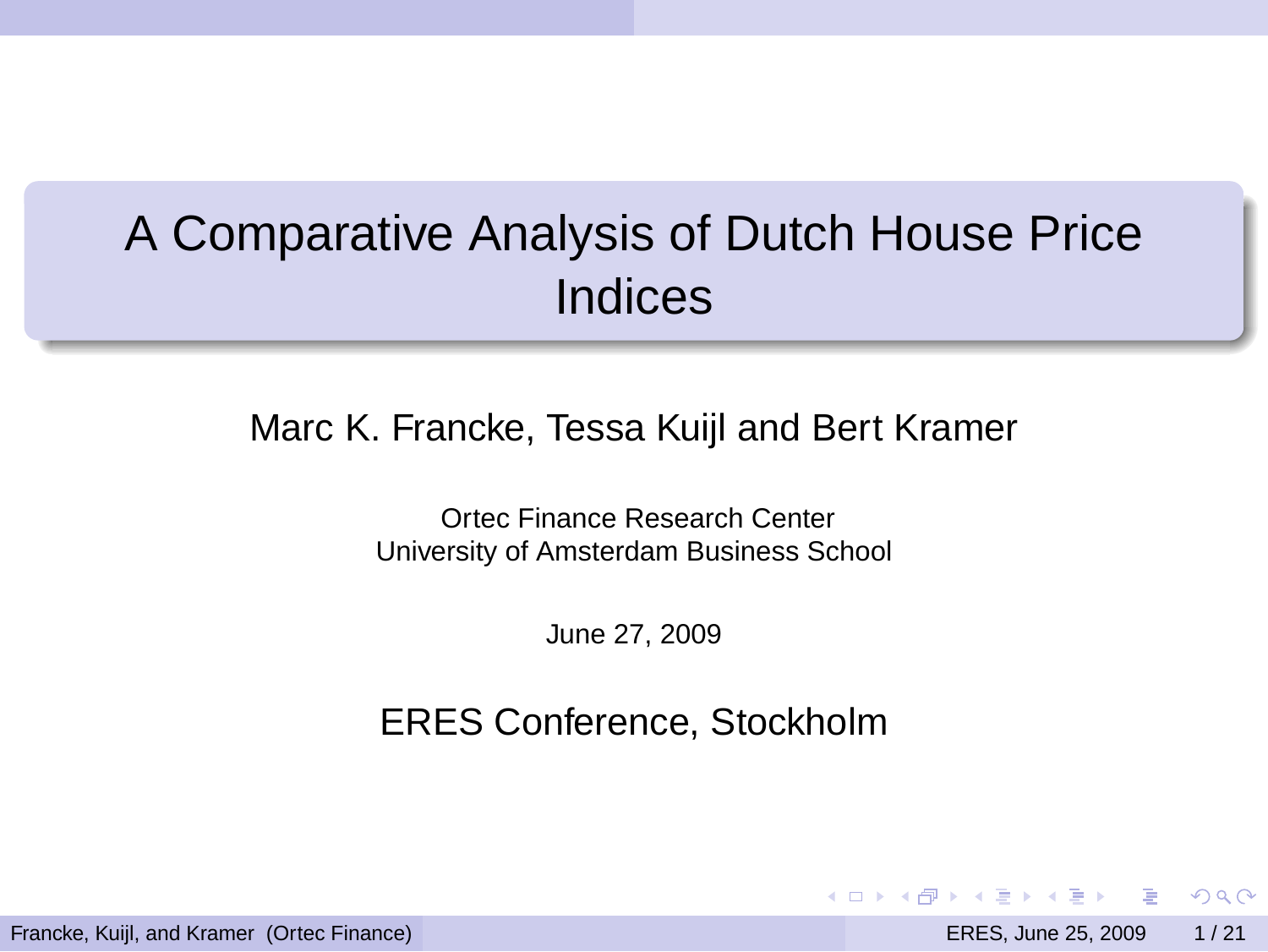#### **Motivation**

- Analyze impact of specification level of house price index on risk-return profile of housing corporations
	- $\blacktriangleright$  local indices
	- $\blacktriangleright$  house type specific
- Four different suppliers of house price indices in the Netherlands
	- ► Dutch Brokerage Organization NVM
	- ▶ Statistics Netherlands (CBS) / Land Registry (Kadaster)
	- $\blacktriangleright$  ARF
	- ► OrtaX
- Focus on comparison of returns:
	- $\blacktriangleright$  averages
	- $\triangleright$  volatilities (standard deviations)
	- $\blacktriangleright$  autocorrelations

<span id="page-1-0"></span> $\Omega$ 

イロト イ押 トイラト イラト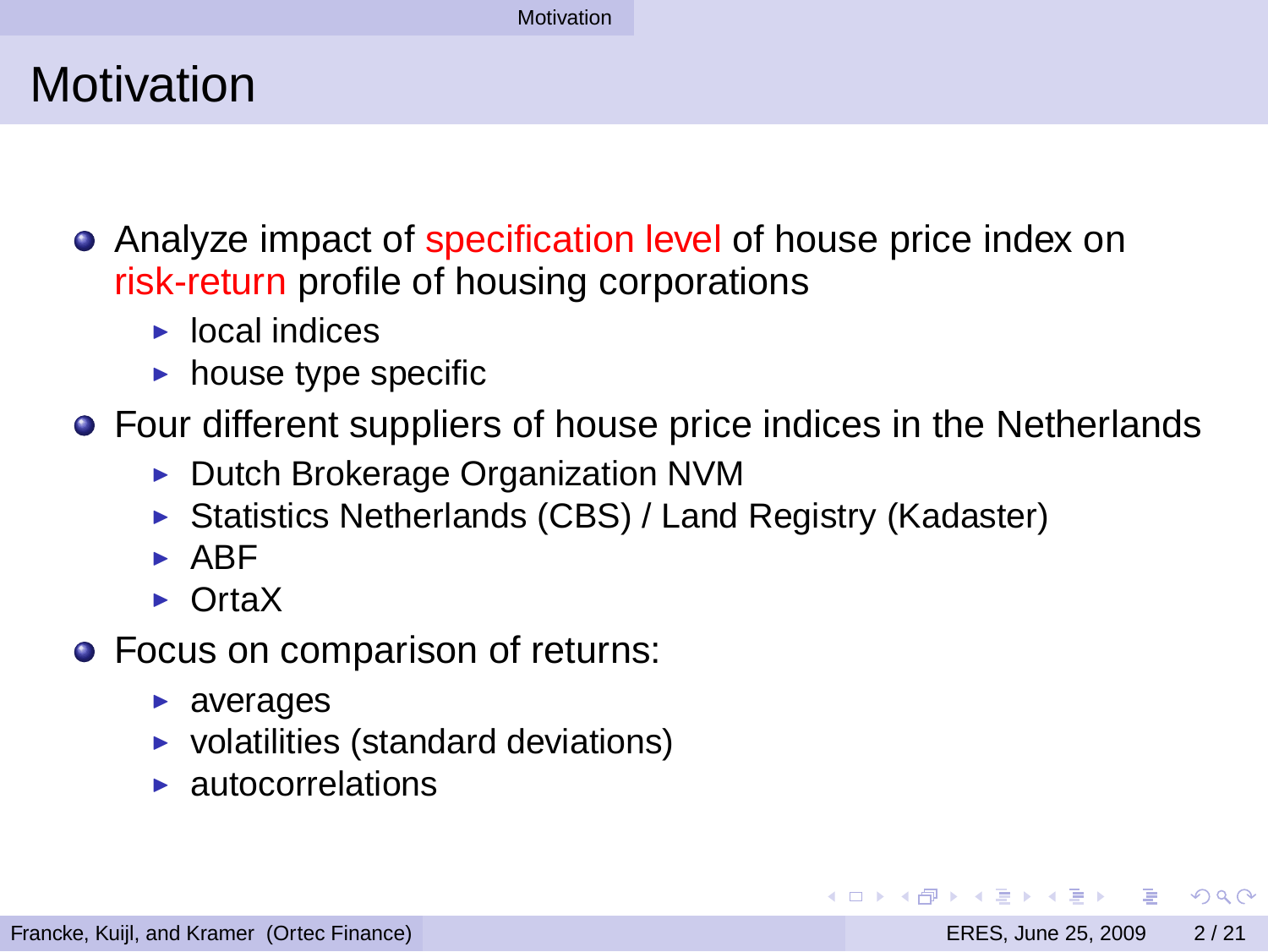#### **Motivation**

#### Price changes in percentages for the Netherlands

| Period | NVM    | CBS    | ABF    | OrtaX  |
|--------|--------|--------|--------|--------|
| 2008Q1 | 0.0    | 1.0    | 1.1    | 0.6    |
| 2008Q2 | 1.9    | 0.2    | 0.0    | 1.0    |
| 2008Q3 | $-0.7$ | 1.2    | 1.1    | 0.8    |
| 2008Q4 | $-2.5$ | $-0.7$ | $-1.0$ | $-0.2$ |
| 2009Q1 | $-3.1$ | $-1.0$ | $-0.8$ | $-1.1$ |
| Total  | -4.4   | 0.7    | 0.4    | 1.1    |

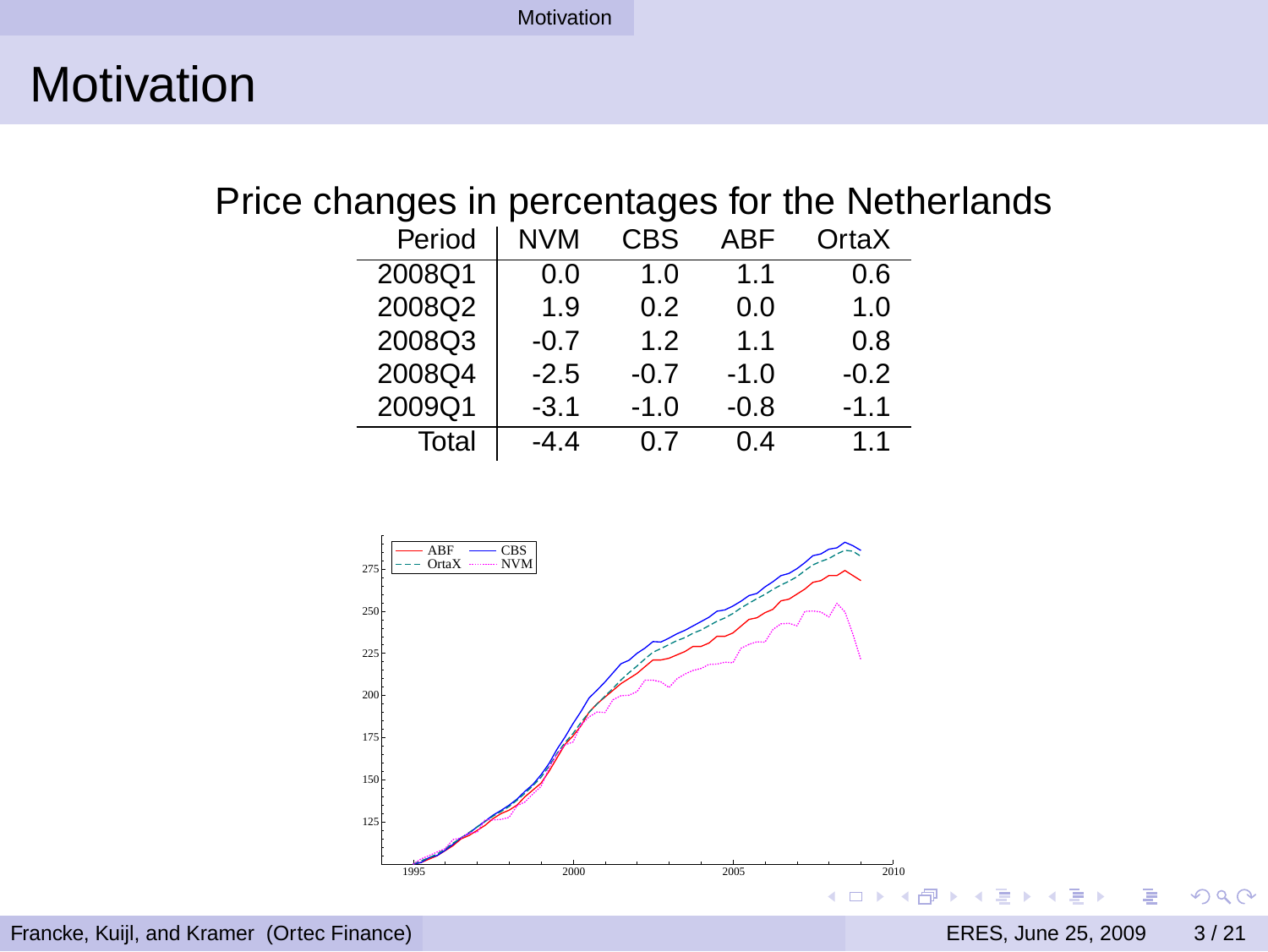#### **Outline**



#### **[Data](#page-4-0)**



- [Simple Statistics](#page-6-0)
- **o** [SPAR](#page-7-0)
- **[Hedonic](#page-8-0)**
- **[Repeat Sales](#page-10-0)**
- [Comparison of methods](#page-12-0)
- **[Comparison of Price Indices](#page-13-0)** 
	- [Yearly](#page-15-0)
	- **•** [Quarterly](#page-16-0)
	- **•** [Monthly](#page-17-0)



<span id="page-3-0"></span> $\Omega$ 

 $\mathbf{A} \equiv \mathbf{A} \times \mathbf{A} \equiv \mathbf{A}$ 

4 m k 4 F ×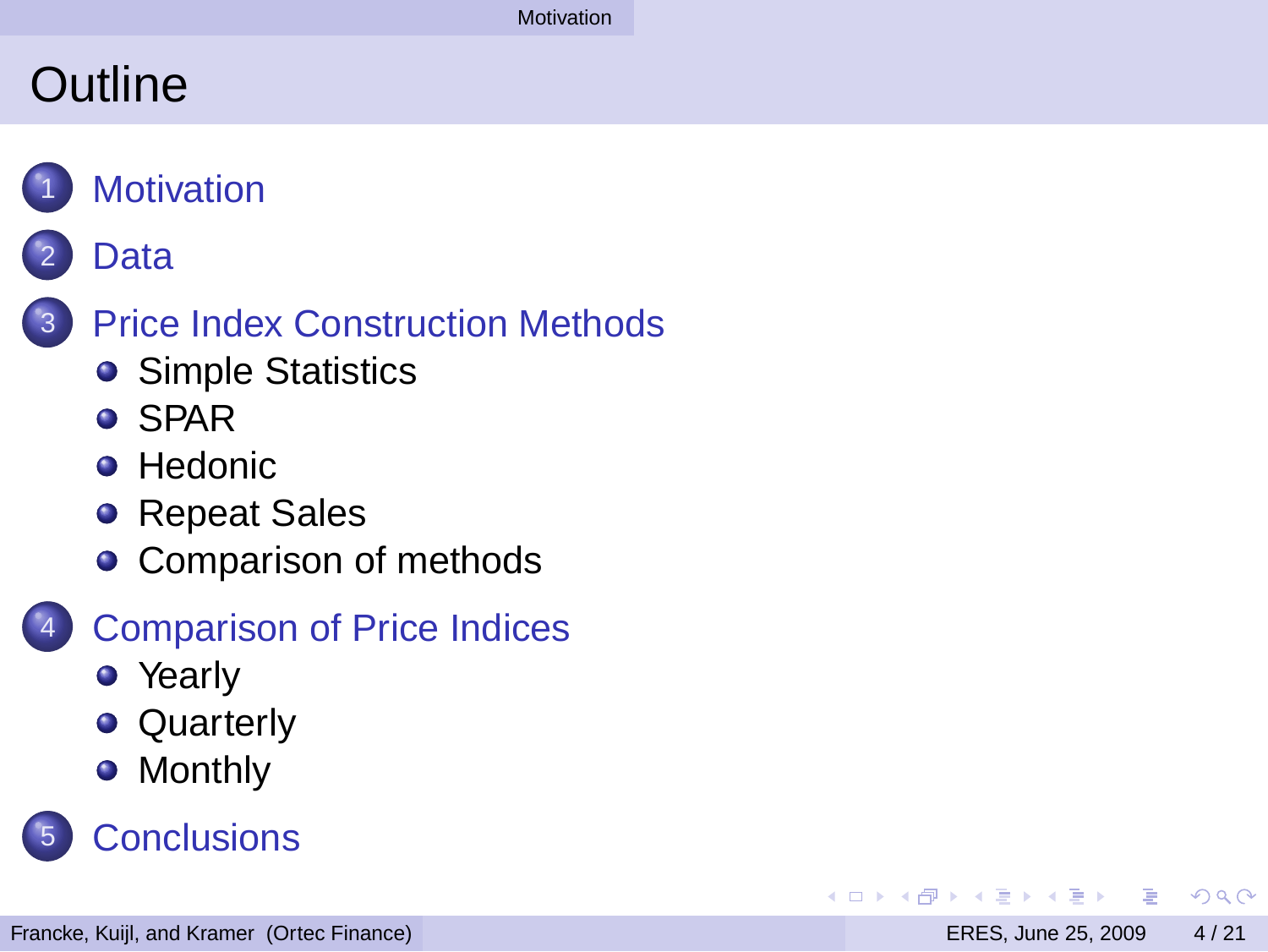#### House price index data

Two main data providers for selling prices in the Netherlands:

- <sup>1</sup> NVM: Dutch Brokerage Organization; from 1985 current market share: 70%
	- $\triangleright$  date of preliminary sale contract
	- $\triangleright$  asking price history, time on the market, transaction price
	- $\triangleright$  including all housing characteristics
- <sup>2</sup> Kadaster: (Kadaster/CBS, OrtaX, and ABF indices)
	- $\blacktriangleright$  Availability of all prices in the Netherlands from 1993 (3.5 mln)
	- $\blacktriangleright$  The only characteristics are
		- <sup>⋆</sup> address details
		- $\star$  house type
		- <sup>⋆</sup> lot size
		- $\star$  transaction date, price and circumstances (transaction between relatives, house is rented out, buyer is a legal entity, etc.)
	- ► Transaction date: date of legal transfer of property Date $_{\text{Transfer property}} \approx \text{Date}_{\text{Preliminary sale contract}} + 2 - 6$  Months

<span id="page-4-0"></span> $\Omega$ 

KON KAN KENYEN LE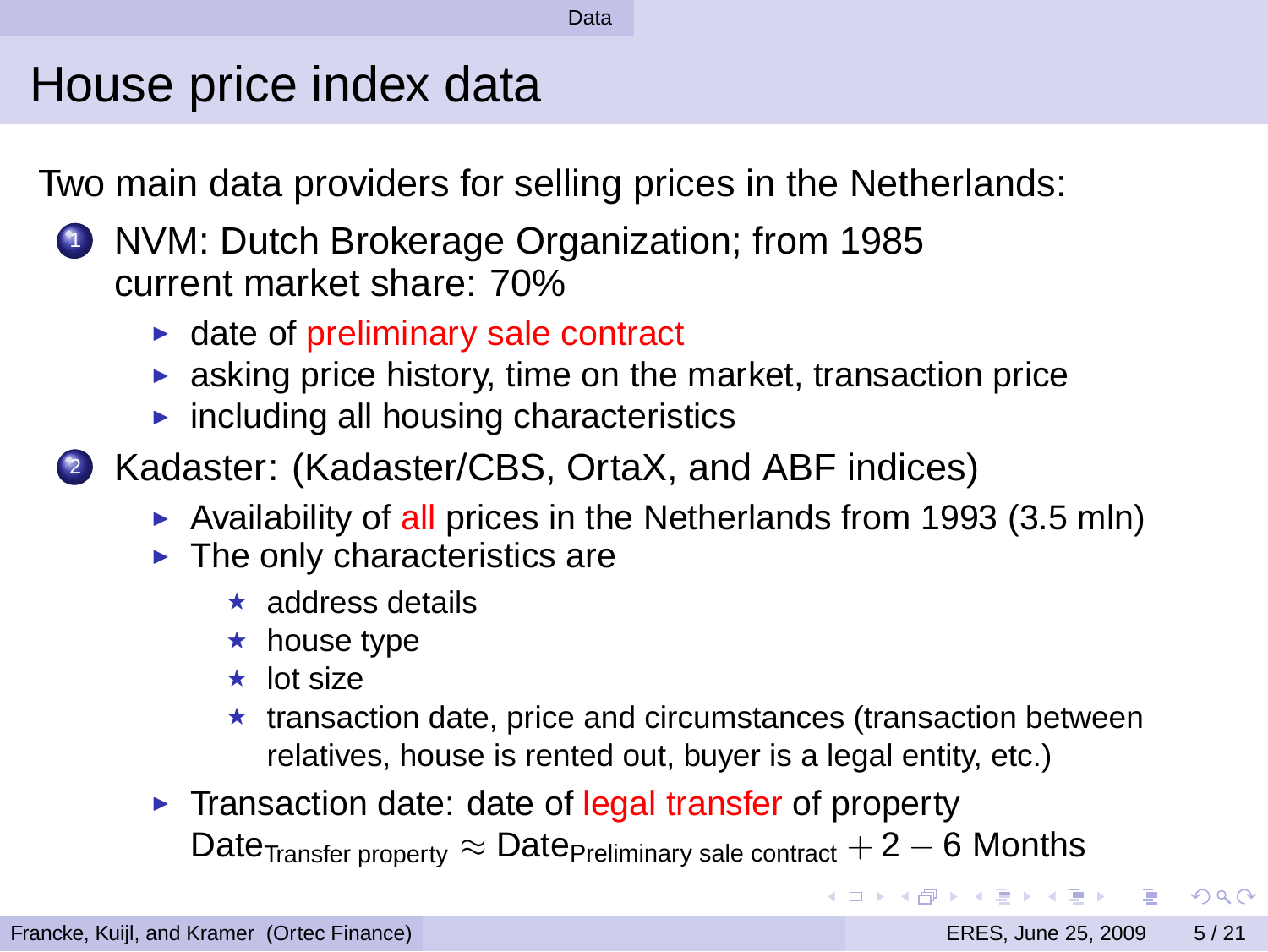Price Index Construction Methods

### Price Index Construction Methods

Table: Index methodologies.

| Organization   Method |                                           |
|-----------------------|-------------------------------------------|
| <b>NVM</b>            | Median                                    |
| <b>CBS</b>            | <b>SPAR (Sales Price Appraisal Ratio)</b> |
| ABF                   | "Hedonic Price Model"                     |
| $OrtaX^*$             | Repeat sales                              |

\* OrtaX also provides hedonic price indices, however in this research only the repeat sales index is considered

<span id="page-5-0"></span> $\Omega$ 

 $\mathcal{A} \oplus \mathcal{A} \rightarrow \mathcal{A} \oplus \mathcal{A}$ 

 $1\sqcap$   $1\sqcap 1$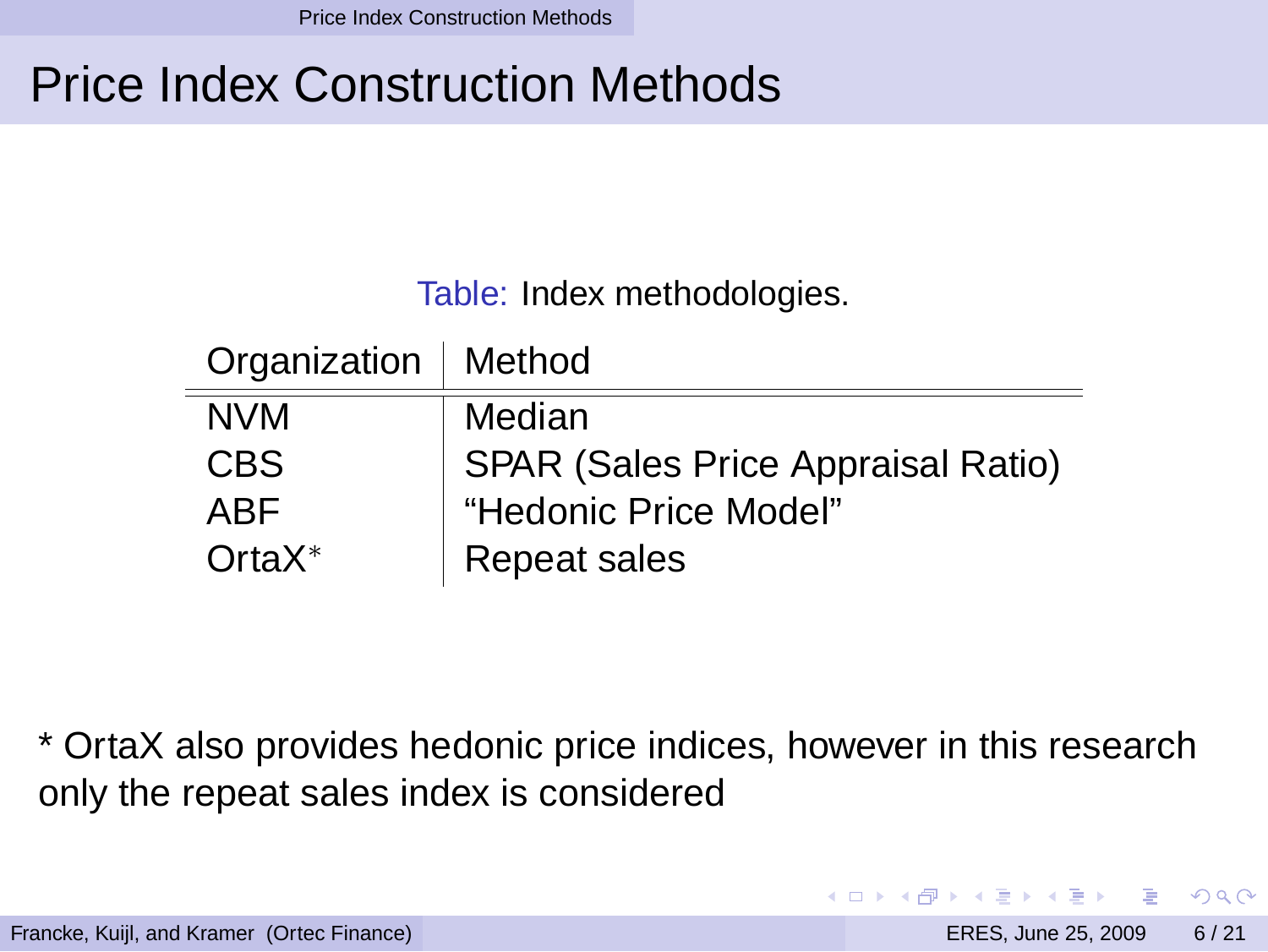### Simple Statistics: NVM

- Median selling price is calculated in period t and  $t + 1$  for each market segment
- A weighted average of the segment medians is calculated
	- $\triangleright$  weights: the relative number of sales

The relative price change equals

$$
(M_{t+1}/M_t - 1) \times 100\%,
$$

where

$$
M_t = \frac{n_{1,t} \times M_{1,t} + \cdots + n_{B,t} \times M_{B,t}}{n_{1,t} + \cdots + n_{B,t}}.
$$

 $(0.12.10)$   $(0.12.10)$   $(0.12.10)$ 

<span id="page-6-0"></span> $\Omega$ 

- simple to compute
- no correction for differences between traded properties
- all transaction prices are used

Francke, Kuijl, and Kramer (Ortec Finance) ERES, June 25, 2009 7 / 21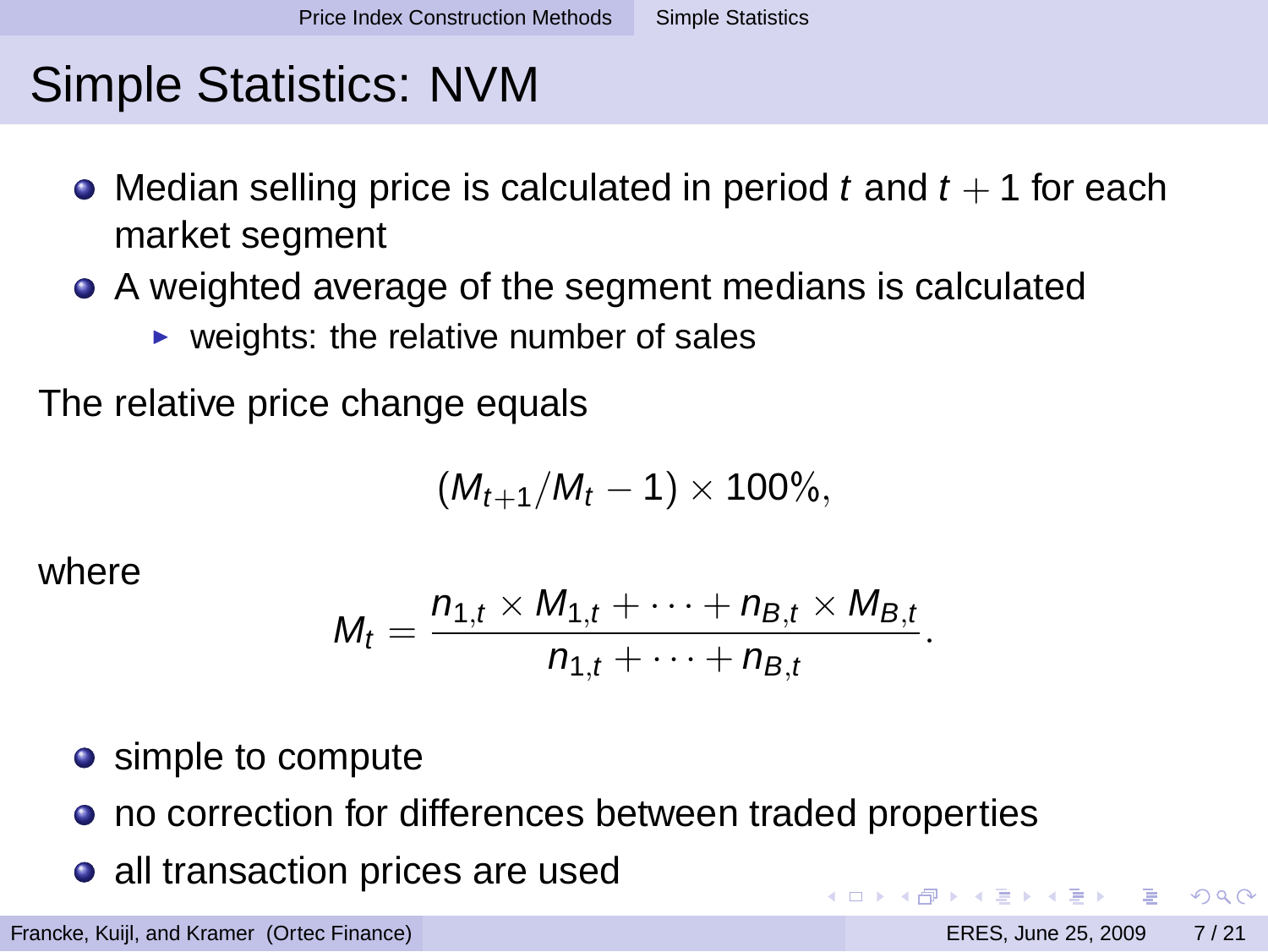## Sale Price Appraisal Ratio (SPAR): CBS / Kadaster

SPAR is given by

$$
Index_{SPAR,t} = \frac{\sum_{j=1}^{n_t} T_{jt} / \sum_{j=1}^{n_t} A_{j0}}{\sum_{j=1}^{n_0} T_{j0} / \sum_{j=1}^{n_0} A_{j0}}
$$

- $\bullet$  T is the transaction price (not in logs)
- A is the appraised value (WOZ-value); to correct for the differences between properties
- for each property an appraised value must be available
- (almost) all transaction prices are used
- WOZ-value is not always market value because of fictions
- Easy to construct
- Constant quality index

<span id="page-7-0"></span> $\Omega$ 

イロト イ押 トイラト イラト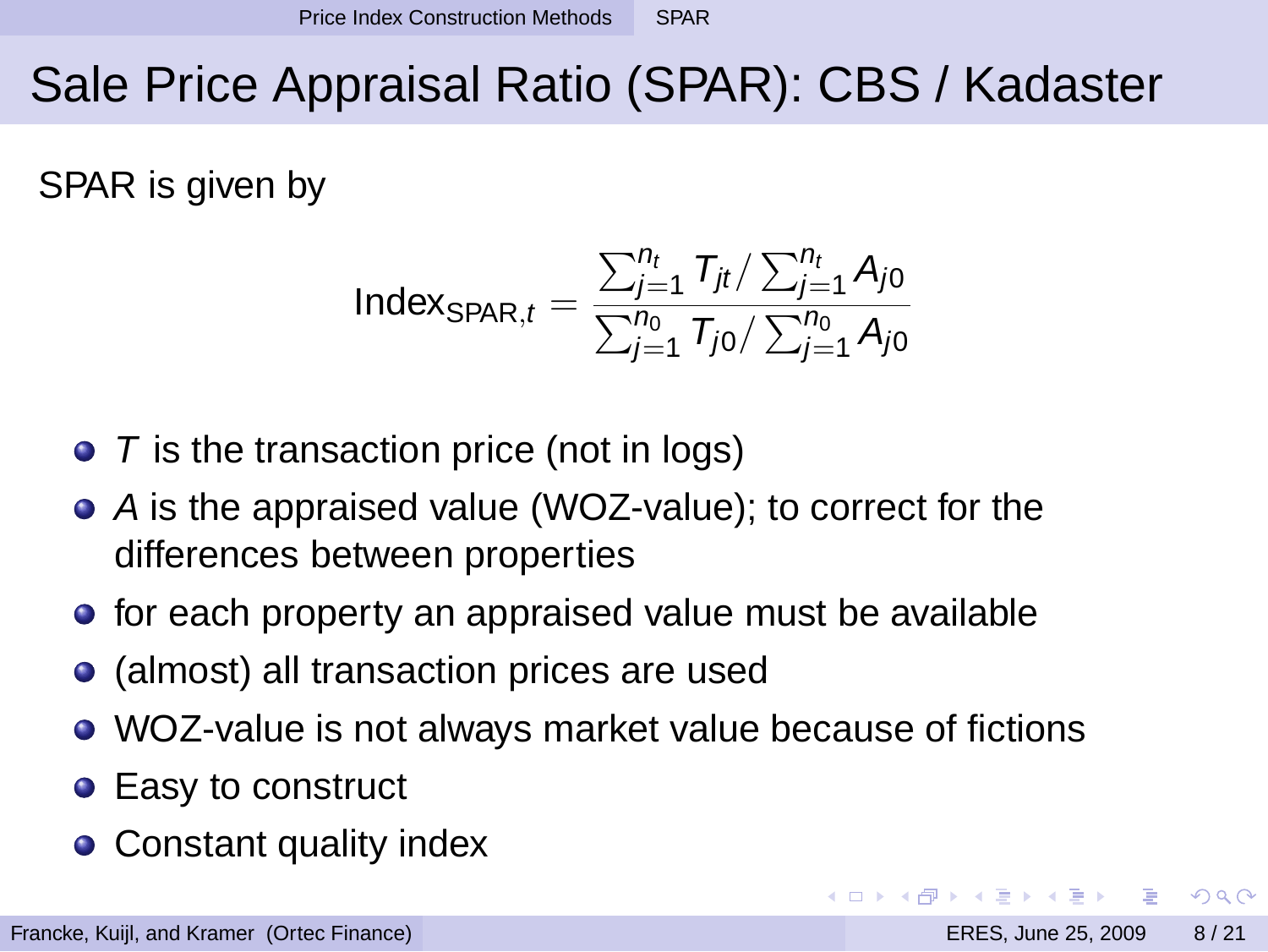### Hybrid method: ABF (WOX index model)

#### Four steps

- <sup>1</sup> Hedonic price model per COROP region
- <sup>2</sup> Comparability model per COROP region: comparability coefficient between 0 and 1
- <sup>3</sup> A typical house is selected per zipcode: the value is determined by a weighted average of corrected sales prices
	- $\triangleright$  corrected sales price: from step (1)
	- veights: from step  $(2)$
- <sup>4</sup> Price index for a segment is calculated by aggregating the monthly values

<span id="page-8-0"></span> $\Omega$ 

イロト イ押 トイラト イラト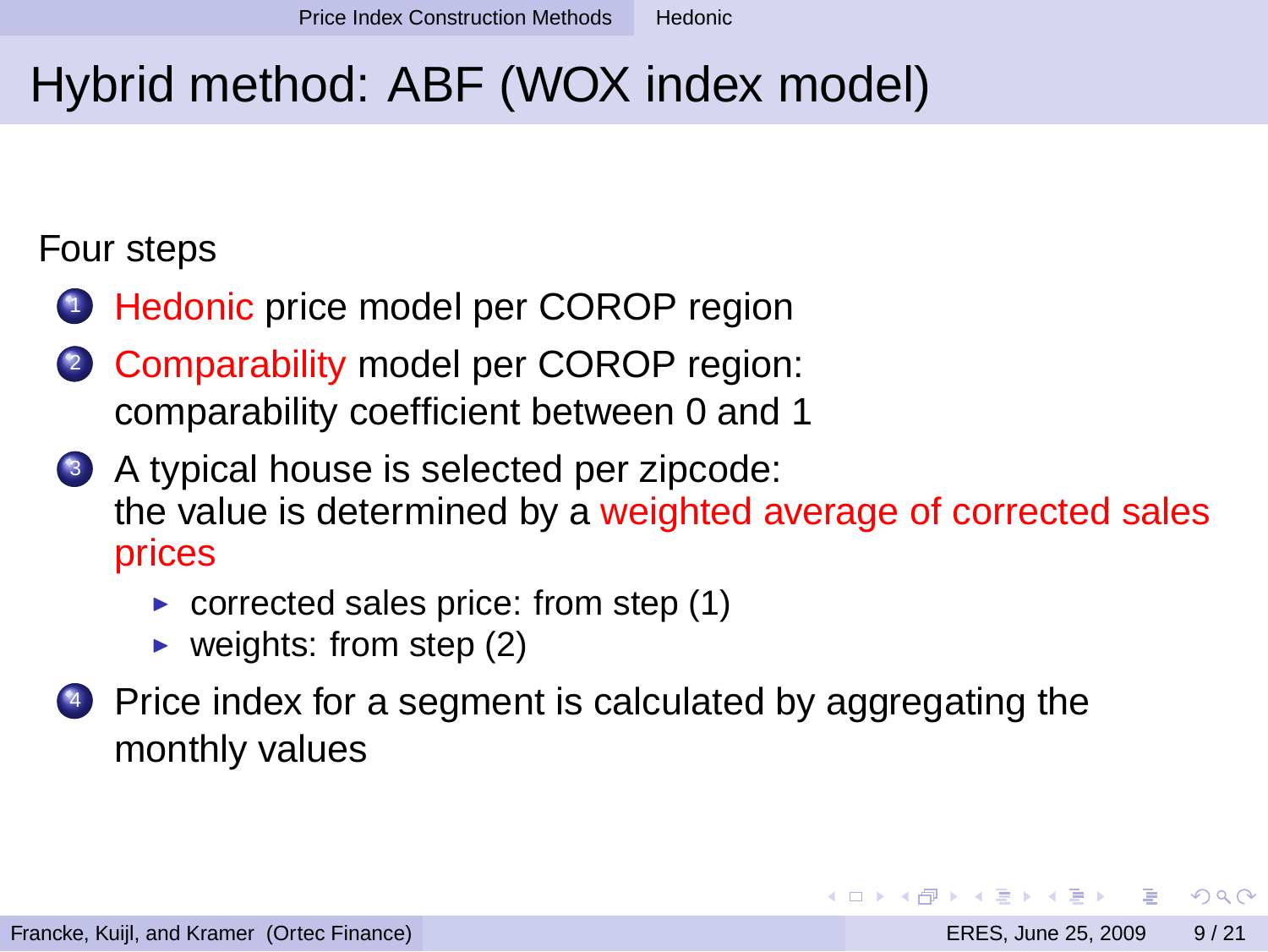## Hybrid method: ABF (WOX index model)

#### WOX index model

- a constant quality index
- **•** a total housing stock index
	- not only transacted houses, or owner-occupied houses
- vulnerable to specification errors
	- $\blacktriangleright$  functional form
	- $\triangleright$  omitted variables
- ad hoc method:
	- $\triangleright$  combining hedonics and comparables
	- ► how to compute confidence bounds for price changes?
	- $\triangleright$  re-estimating the model every month can result in unexpectedly varying coefficients/indices over time

<span id="page-9-0"></span> $\Omega$ 

イロト イ押 トイラ トイラト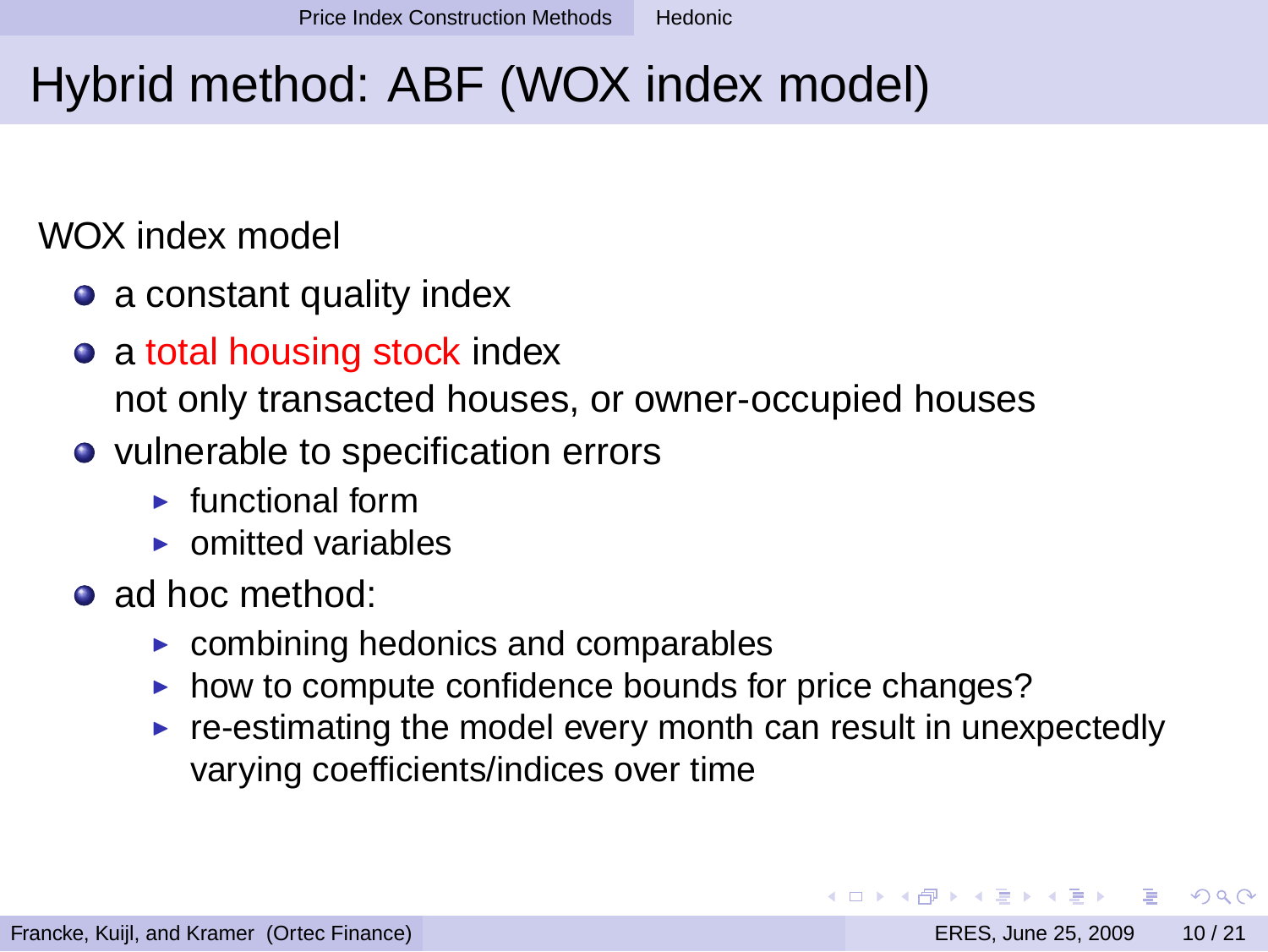### Local linear Trend Repeat Sales Model (OrtaX)

Case and Shiller (1987,1989) repeat sales model

$$
\mathbf{y}_{it}-\mathbf{y}_{is}=\beta_t-\beta_s+\varepsilon_{it}-\varepsilon_{is}+\omega_{i,s+1}+\cdots+\omega_{i,t},
$$

- $y_{it} y_{is}$ : difference in log transaction price
- $\beta_t$  is price level at time  $t$
- **•** Assumptions:
	- $\triangleright$  characteristics do not change over time
	- $\blacktriangleright$  Influence of characteristics is constant over time
- Smoothing:
	- ► Goetzmann (1992) : periodic return is normally distributed:  $\Delta \beta_t \sim \mathcal{N}(\kappa, \sigma^2)$
	- ► Local linear trend repeat sales (Francke, 2009): varying slope:  $\Delta \beta_t \sim \mathcal{N}(\kappa_t, \sigma^2)$ , and  $\kappa_t$  follows a random walk,  $\kappa_{t+1} = \kappa_t + \eta_t$ .

<span id="page-10-0"></span> $\Omega$ 

イロメ イ母 メスラメスラメーラ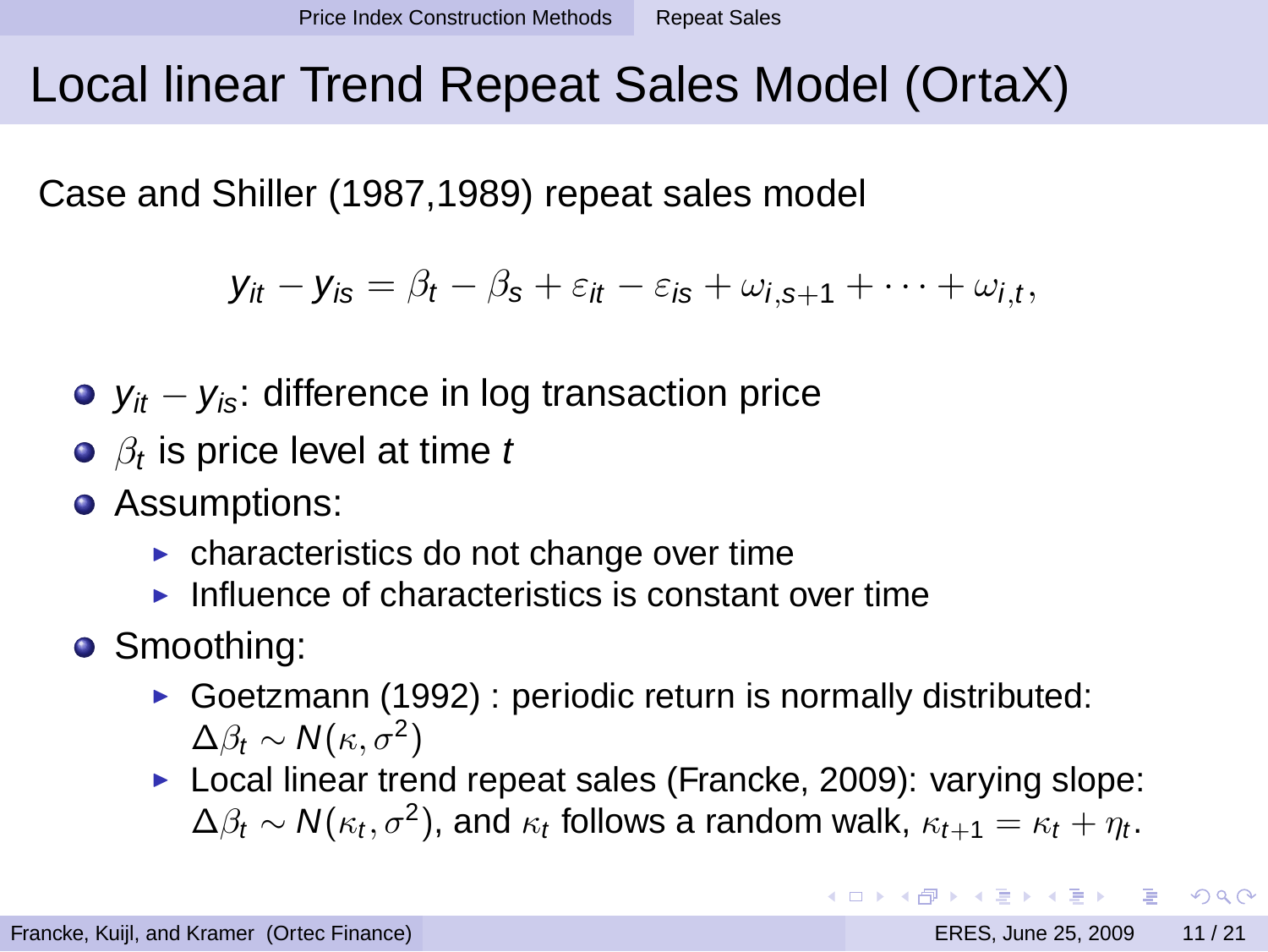#### Local linear Trend Repeat sales model

- $\bullet$  It is a constant quality index
- All single transactions are omitted (approx. 40% remains).
- Sample selection bias Properties with high number of transactions may not be representative.
	- ► Solution: Heckman's (1979) procedure, Gatzlaff and Haurin (1997)
- Revision Due to the repeat sales structure updating of index produces "backward adjustments" in the historical return series as new "second sales" link back to earlier "first sales".
	- ► Local linear trend model reduces considerably revision effect.
- Flips Properties sold within short time periods (say 6 months) can have extreme price increases.
	- ► Flips can either be removed from sample or explicitly modeled.
- Volatile In small samples the estimated price trend can be very volatile, due to noise in the transaction prices.
	- $\blacktriangleright$  $\blacktriangleright$  $\blacktriangleright$  $\blacktriangleright$  $\blacktriangleright$  Local linear trend model reduces effect [of t](#page-10-0)ran[s](#page-10-0)[ac](#page-11-0)[ti](#page-12-0)[o](#page-4-0)[n](#page-10-0) [n](#page-12-0)o[is](#page-5-0)e[.](#page-13-0)  $\mathbf{A} \oplus \mathbf{A} \rightarrow \mathbf{A} \oplus \mathbf{A}$

в

<span id="page-11-0"></span> $\Omega$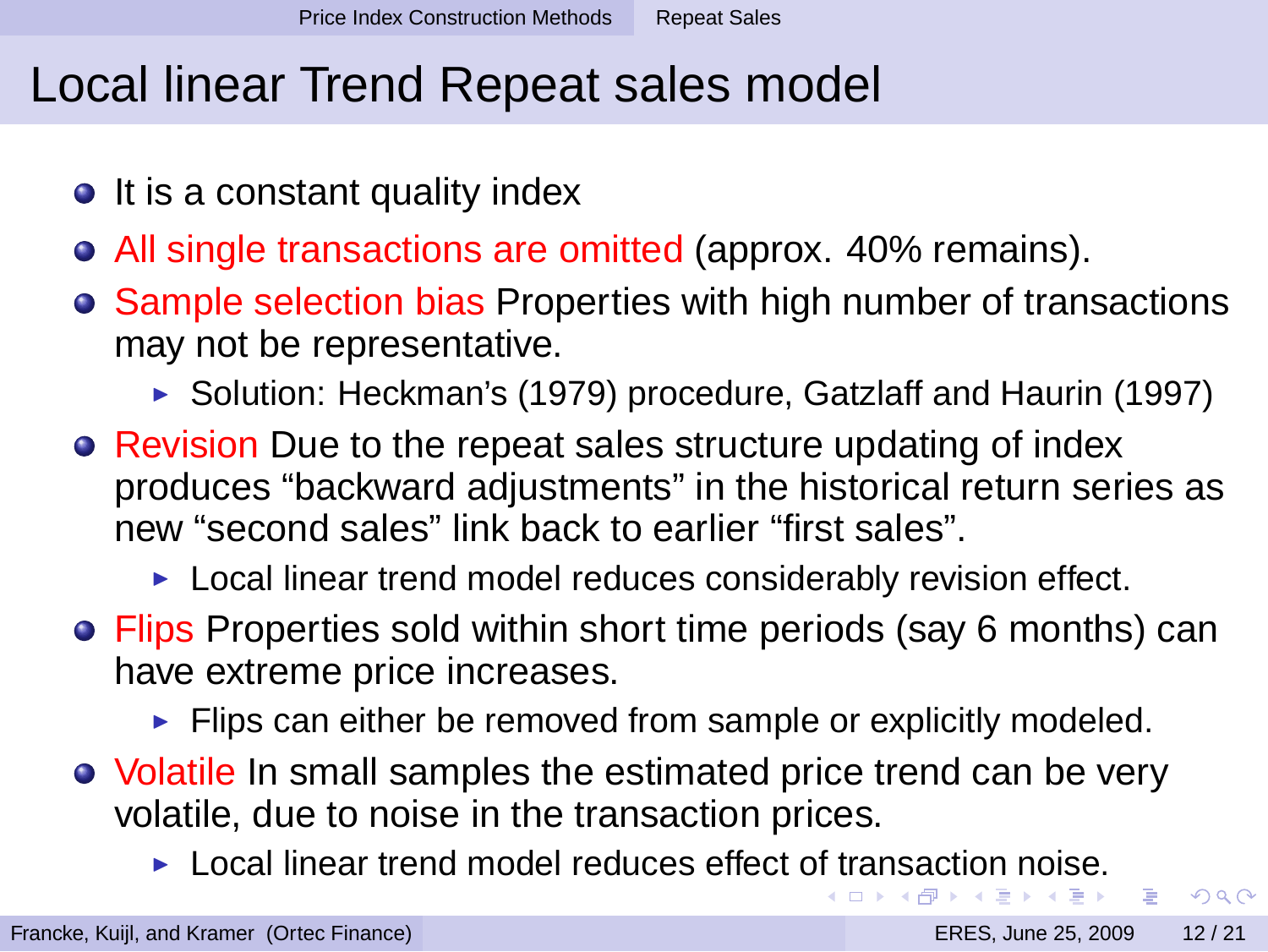#### Comparison of transaction based index methods

#### Table: Comparison of index methodologies.

|                         | <b>NVM</b>     | <b>CBS</b>     | <b>ABF</b>     | OrtaX          |
|-------------------------|----------------|----------------|----------------|----------------|
| <b>Transaction date</b> | Sales contract | Legal transfer | Legal transfer | Legal transfer |
| Data                    | Subsample      | Αll            | ΑIΙ            | Subsample      |
| Sample selection bias   | Less           | Less           | Less           | More           |
| Constant quality        | No             | Yes            | Yes            | Yes            |
| Appraised values        |                |                |                |                |
| required                | No             | Yes            | No             | No             |
| Detailed property       |                |                |                |                |
| information required    | No             | No             | Yes            | No             |
| Vulnerable to           |                |                |                |                |
| specification error     | No             | No             | Yes            | No             |
| Ass. of no change       |                |                |                |                |
| in characteristics      |                | No             | No             | Yes            |
| Ass. of no change       |                |                |                |                |
| in impact of char.      |                | No             | No             | Yes            |
| <b>Revisions</b>        | No             | No             | No             | No             |

<span id="page-12-0"></span> $\Omega$ 

 $\mathcal{A} \subseteq \mathcal{B} \times \mathcal{A} \subseteq \mathcal{B} \times \mathcal{B}$ 

 $1\sqcap$   $1\sqcap 1$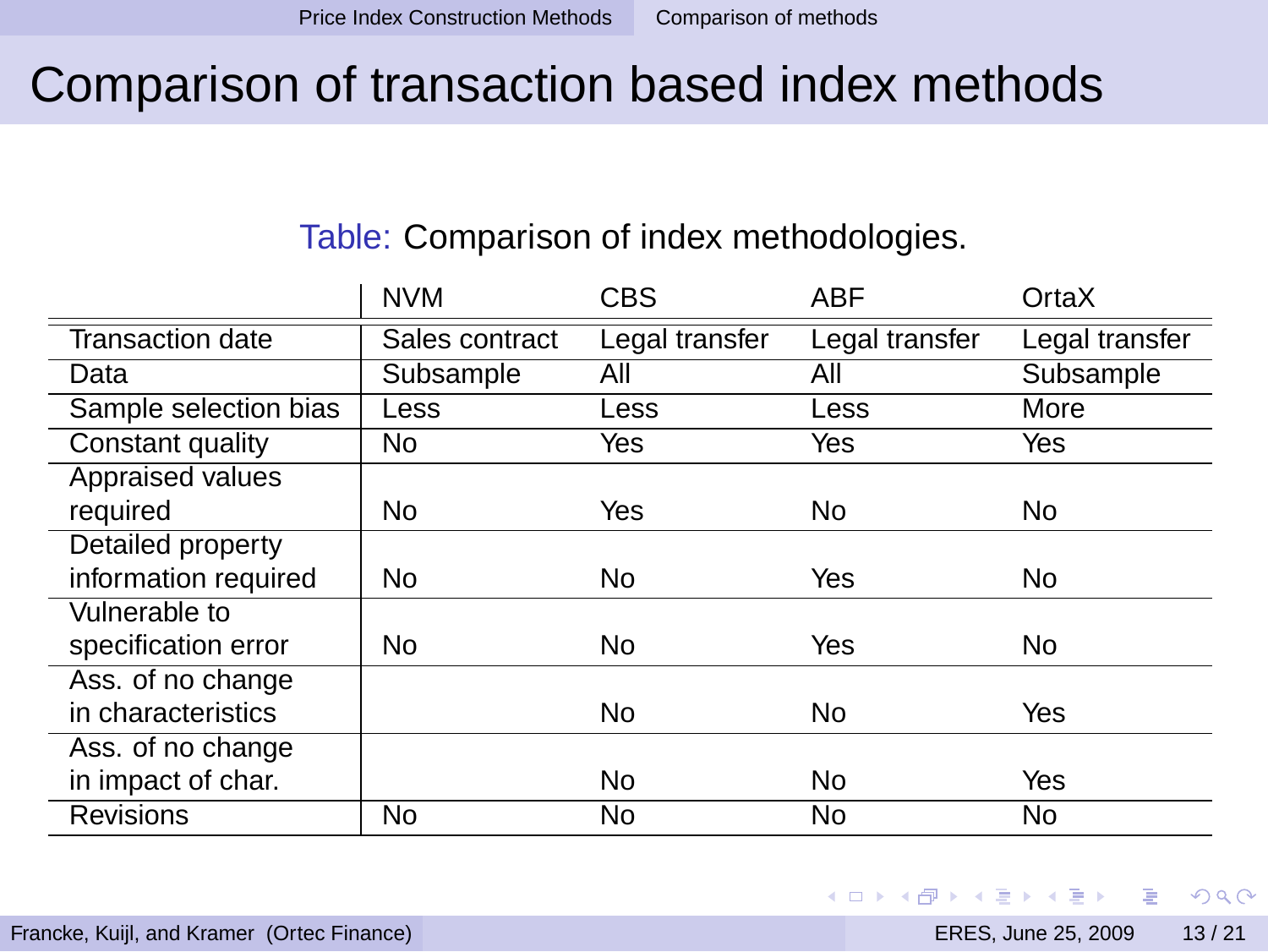### Comparison of Price Indices

Table: Details on start, frequency, region and house type classification of different indices.

|                  | Start   | Frequency | Region            | House Type           |
|------------------|---------|-----------|-------------------|----------------------|
| <b>NVM</b>       | 1985Q1* | O/Y       | NVM/NL            | T. R. C. S. D. A     |
| <b>CBS</b>       | 1995M1  | M/Q/Y     | <b>PROV/NL</b>    | T, SF, R, C, S, D, A |
| $ABF^{\ast\ast}$ | 1995Q1  | Q/Y       | COROP/PROV/NL     | T. SF. A             |
| OrtaX            | 1993M1  | M/Q/Y     | NVM/COROP/PROV/NL | T, R+C, S, D, A      |

\* Also available from 1972 on a yearly basis.

\*\* Publicly available.

Effect of Transaction Noise

- Expectation: No effect
- Standard deviation: Increase
- **Autocorrelation: Decrease**

<span id="page-13-0"></span> $\Omega$ 

重き イヨネ

 $+ \Box + 4 \Box$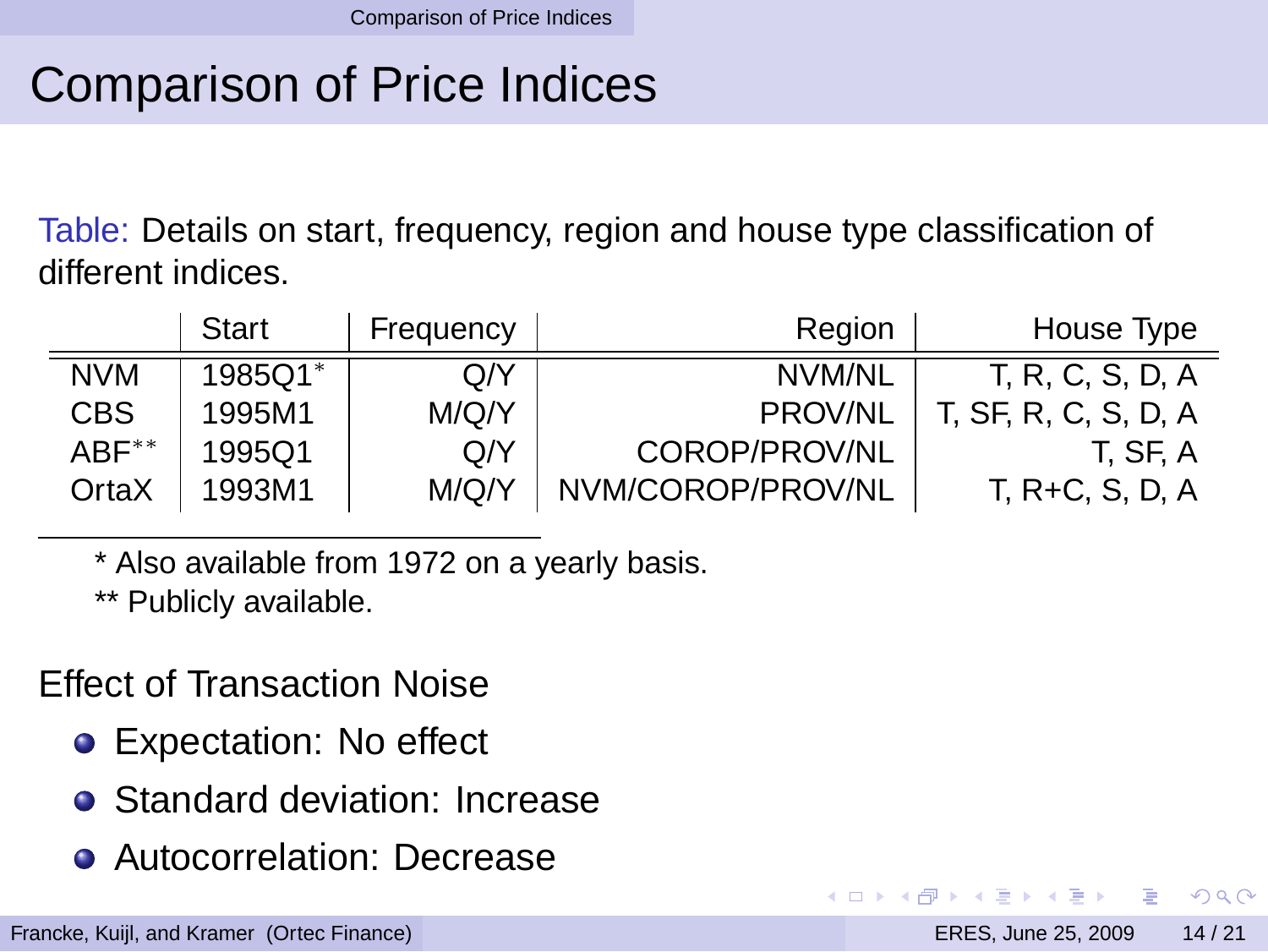Comparison of Price Indices

### COROP Regions and Provinces



重

<span id="page-14-0"></span> $299$ 

イロメ イ部メ イヨメ イヨメ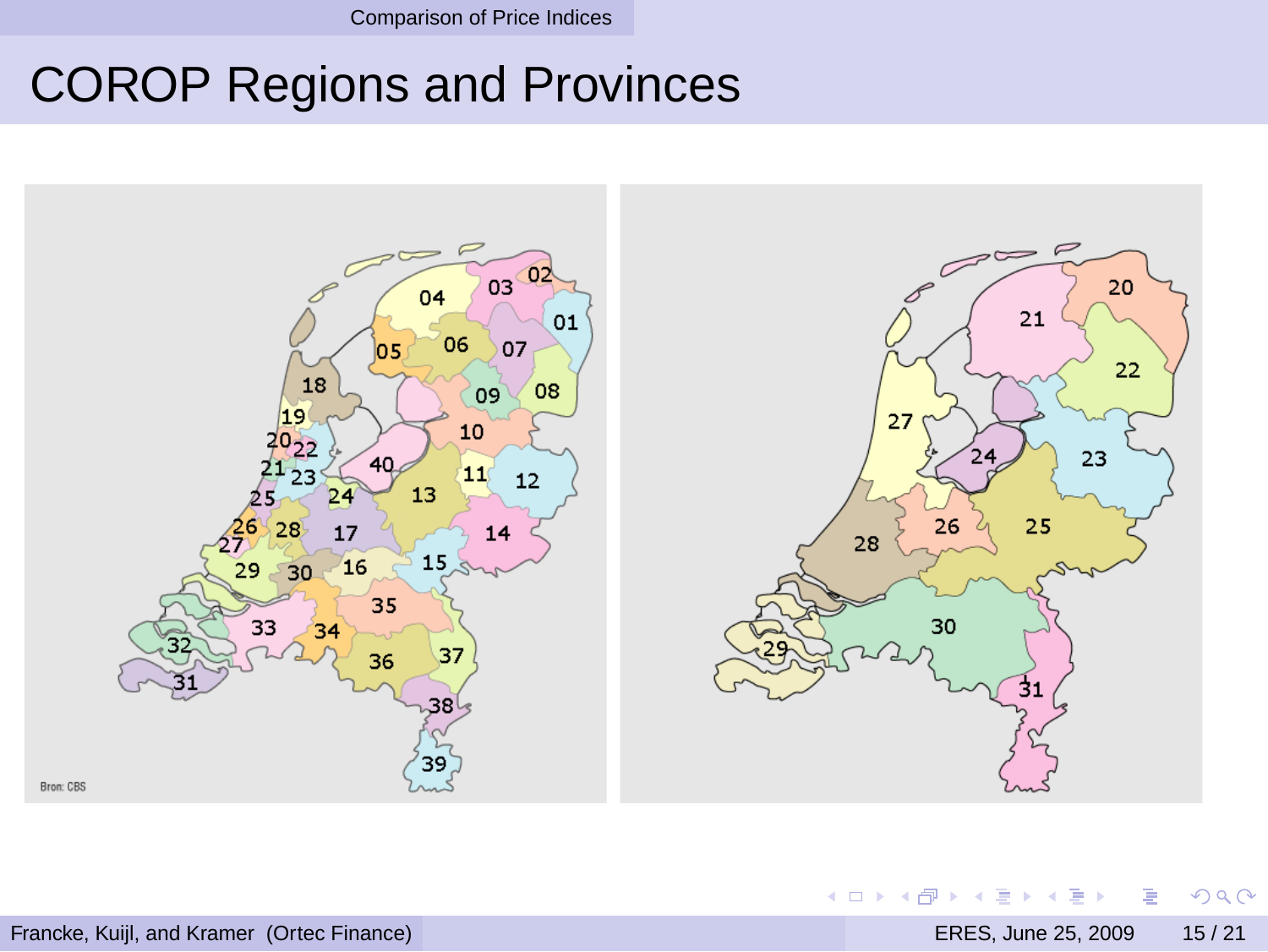# Yearly price changes

Table: Yearly return rate statistics for the Netherlands 1995–2008.

|           | All houses   NVM 72-08 | NVM     | CBS.    | ABF   | OrtaX   |
|-----------|------------------------|---------|---------|-------|---------|
| $\mu$     | 6.5%                   | 7.0%    | 8.4%    | 7.9%  | 8.2%    |
| $\sigma$  | 9.7%                   | $5.2\%$ | $5.1\%$ | 4.7%  | $4.4\%$ |
| $ACF(-1)$ | 0.617                  | 0.592   | 0.758   | 0.754 | 0.799   |
| $ACF(-2)$ | 0.221                  | 0.232   | 0.421   | 0.418 | 0.516   |

- The NVM has a lower average rate of return
- The volatility almost doubles when the sample period is extended to 1972–2008.
- Variation over house types
	- ► Average: from 7.7% (row houses) to 9.8% (detached houses)
	- ▶ Volatility: from 4.4% (row houses) to 6.6% (detached houses)
- No large differences between different methods, except for detached houses
	- ► CBS: average and volatility: 9.8% and 6.6%
	- ◮ OrtaX: average and volatility: 8.9% and [5.2](#page-14-0)[%](#page-16-0)

<span id="page-15-0"></span> $\Omega$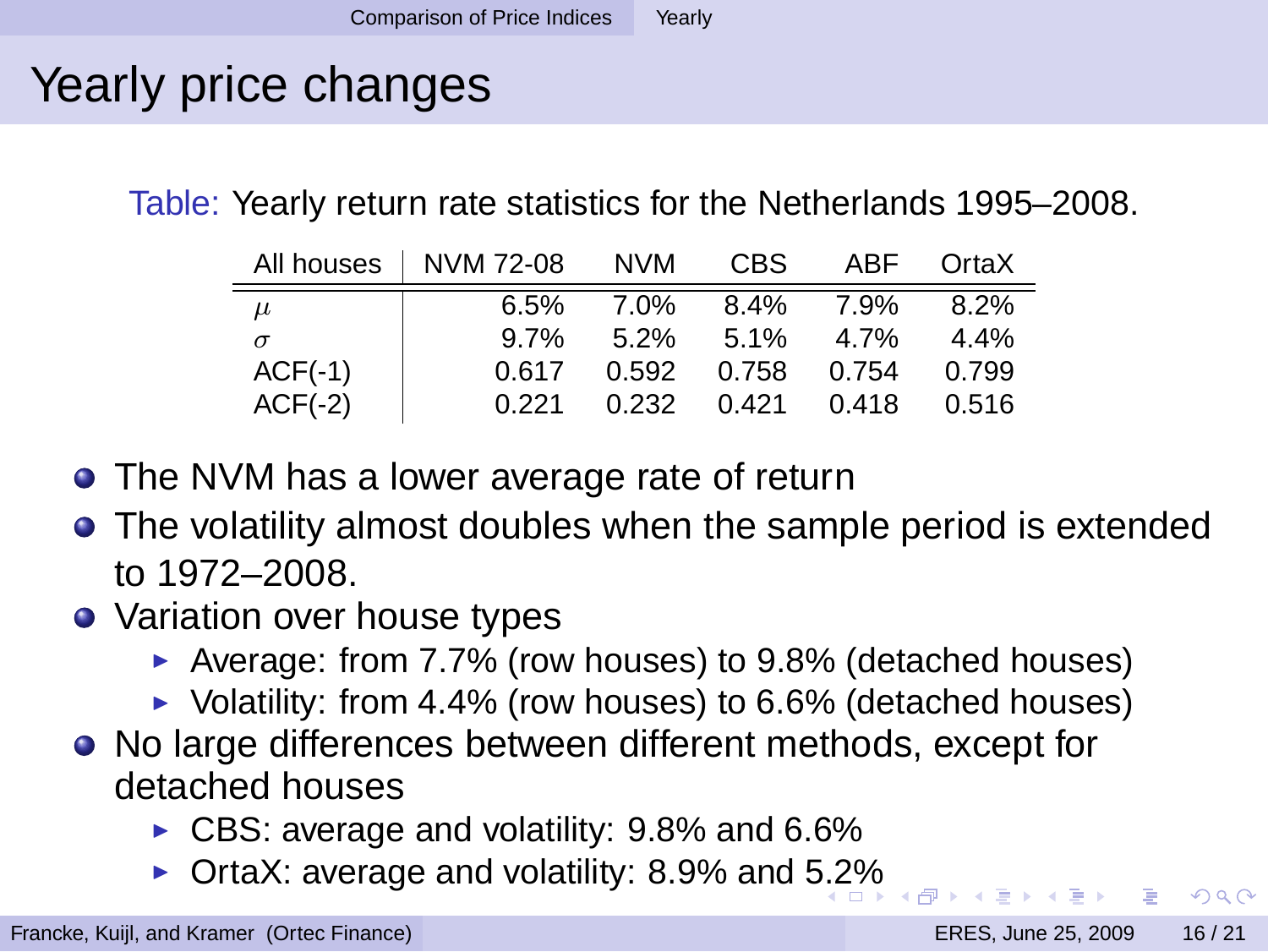### Quarterly price changes

Comparison ABF and OrtaX price changes over COROP regions (40)

- Large variation between COROP regions:
	- ▶ Average return varies from 1.54% (1.45%) to 2.25% (2.20%)
	- ▶ Volatility varies from 1.12% (1.35%) to 1.51% (2.79%)
- There is some spatial clustering in the average return rate.
	- $\blacktriangleright$  High average returns can be found in the Amsterdam region (21–24), Friesland (4–6) and Brabant (35–36), all  $> 2.0\%$ .
	- $\triangleright$  On the lower end the regions Limburg (37–39) and Flevoland (40) can be found
- <span id="page-16-0"></span>• On average the volatility of the ABF series is much higher than the OrtaX series, 1.96% versus 1.12%.
	- ▶ The ABF series show some negative autocorrelation for the first time-lag. A possible explanation is the impact of transaction noise in the index: negative autocorrelations tend to coincide with large volatilities. A large price increase (decrease) in one period is compensated for in the next period, resulting in negative autocorrelations.  $\Omega$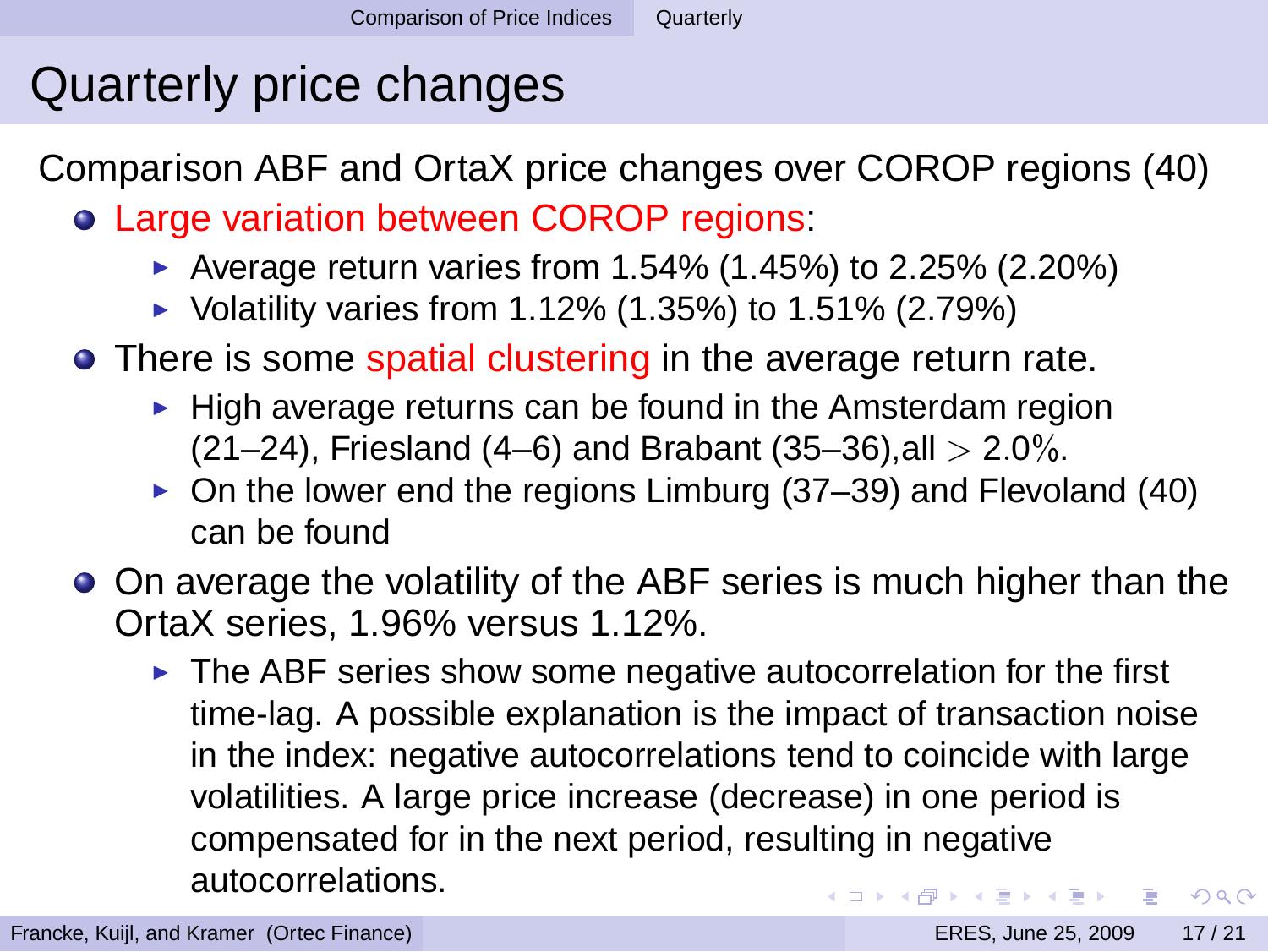#### Monthly price changes

Comparison CBS and OrtaX price changes over provinces (12)

- Differences in average return rates between CBS and OrtaX are small
- Differences in average return rates over provinces are substantial
	- ► From 136% (Limburg) to 222% (Noord-Holland) price increase in the period 1995–2008
- Differences in volatilities between CBS and OrtaX are large
	- ► Average volatility CBS: 1.23%
	- $\blacktriangleright$  Average volatility OrtaX: 0.36%
	- ▶ Volatility CBS series ranging from 0.77% to 1.79% over provinces (average rate of return is 0.63%)
	- $\triangleright$  Volatility OrtaX series ranging from 0.28% to 0.44% over provinces

<span id="page-17-0"></span> $\Omega$ 

イロト イ押 トイラ トイラト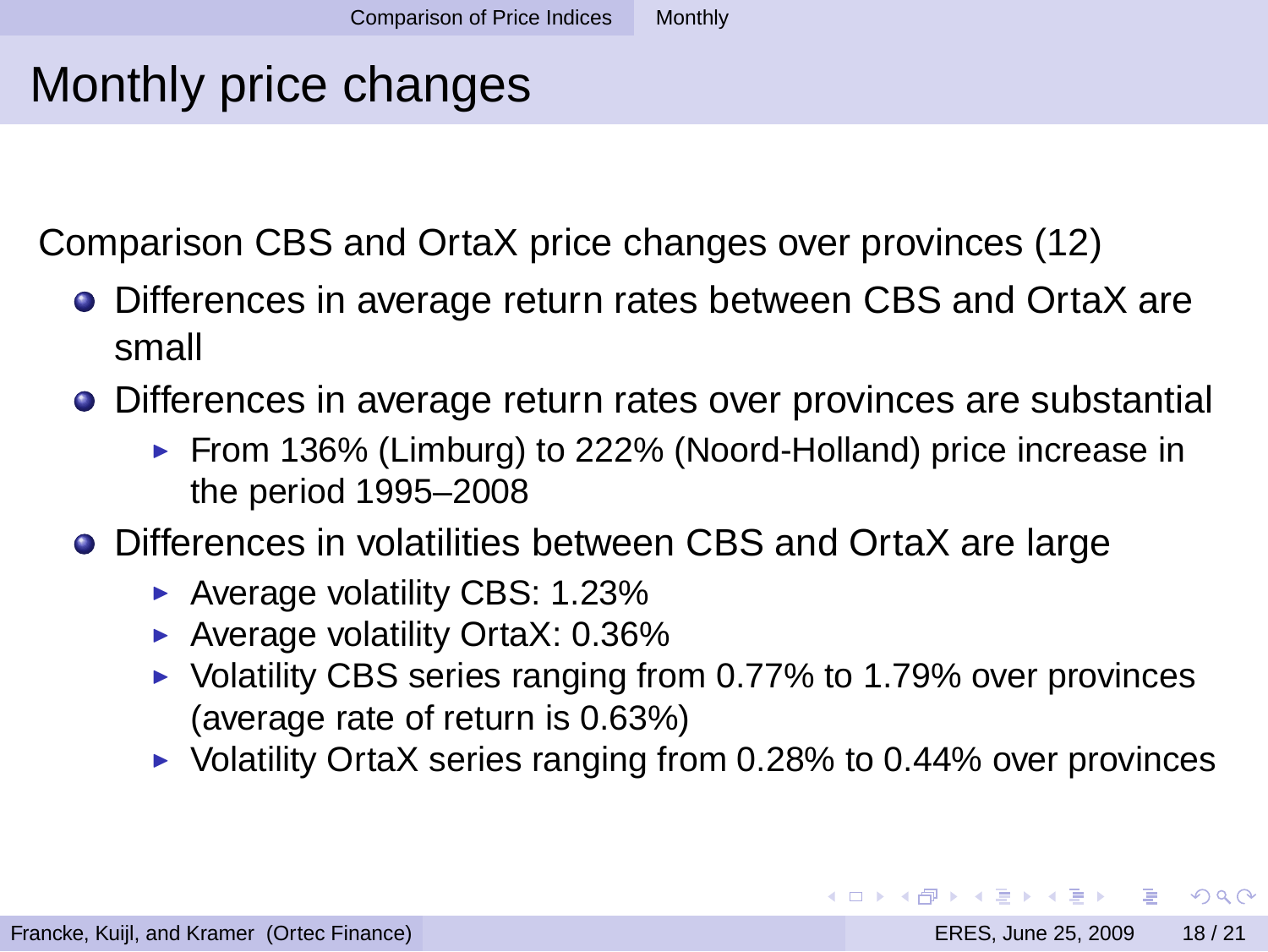# Monthly price changes

Comparison CBS and OrtaX price changes over provinces (12)

- The CBS series can be characterized by having large standard deviations and negative first time-lag autocorrelation;
	- $\triangleright$  for row houses between 0.88% and 2.35%.
	- $\triangleright$  for semi-detached houses between 1.46% and 4.13%,
	- ▶ for detached houses between  $2.18%$  and  $5.41%$ , and
	- $\triangleright$  for apartments between 0.97% and 6.93%.
		- $\star$  The impact of transaction and appraisal noise is apparently higher, as the number of observations can be quite small (24 a month)
- <span id="page-18-0"></span>The OrtaX series can be characterized by having relatively small standard deviations and relatively large autocorrelations.
	- $\blacktriangleright$  The standard errors are ranging between 0.31% and 0.43% for row houses,
	- $\triangleright$  for semi-detached houses between 0.24% and 0.45%.
	- $\triangleright$  for detached houses between 0.28% and 0.54% and
	- ▶ for apartments between  $0.29\%$  and  $1.28\%$ .
	- $\blacktriangleright$  The autocorrelations are approximately 0.95 for time-lag 1, 0.90 for time-lag 2 and 0.65 for time-lag 12. 4 FLA 4 FLA 4 FLA 4 FL  $QQ$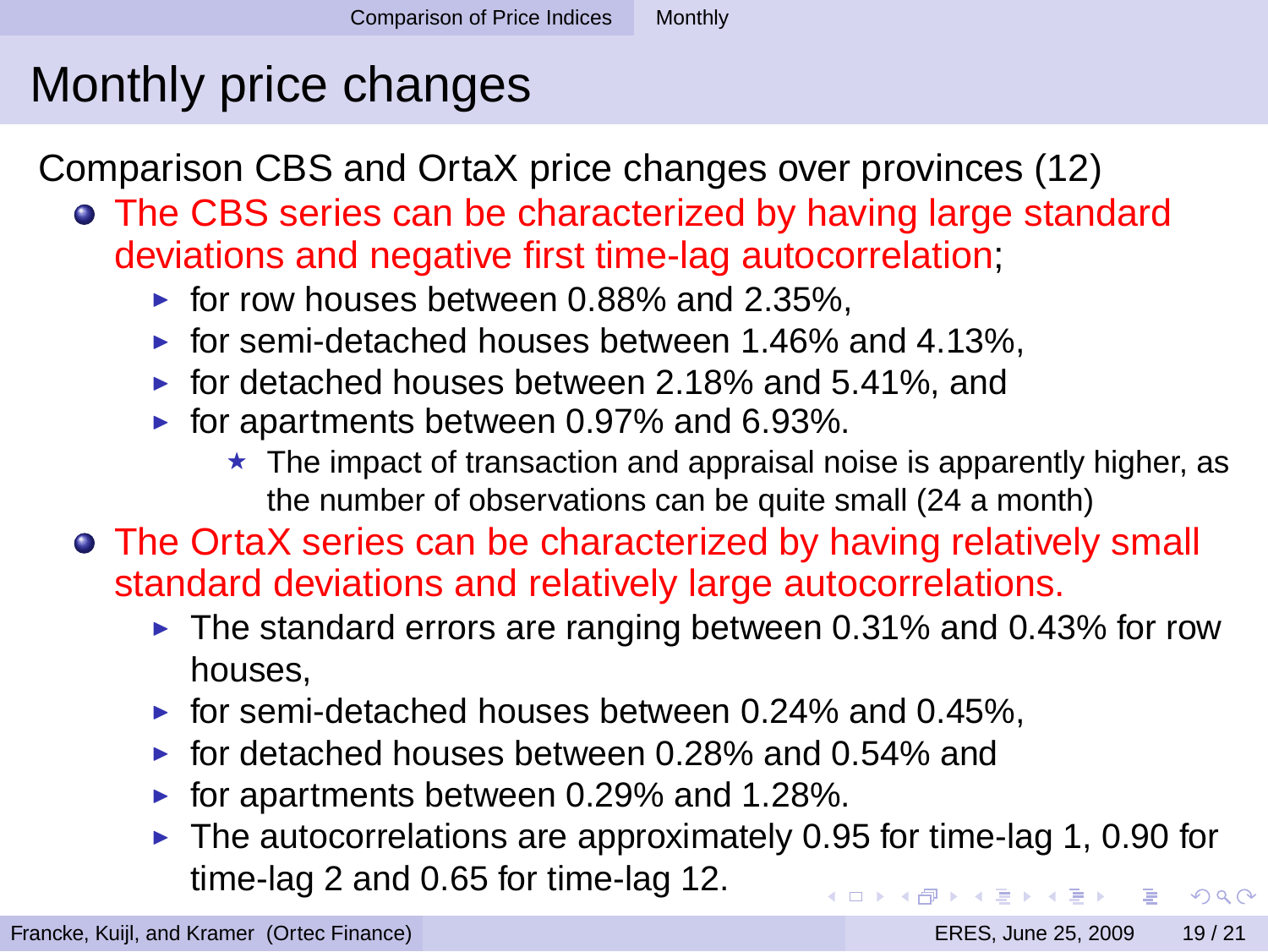#### Price Index for thin market